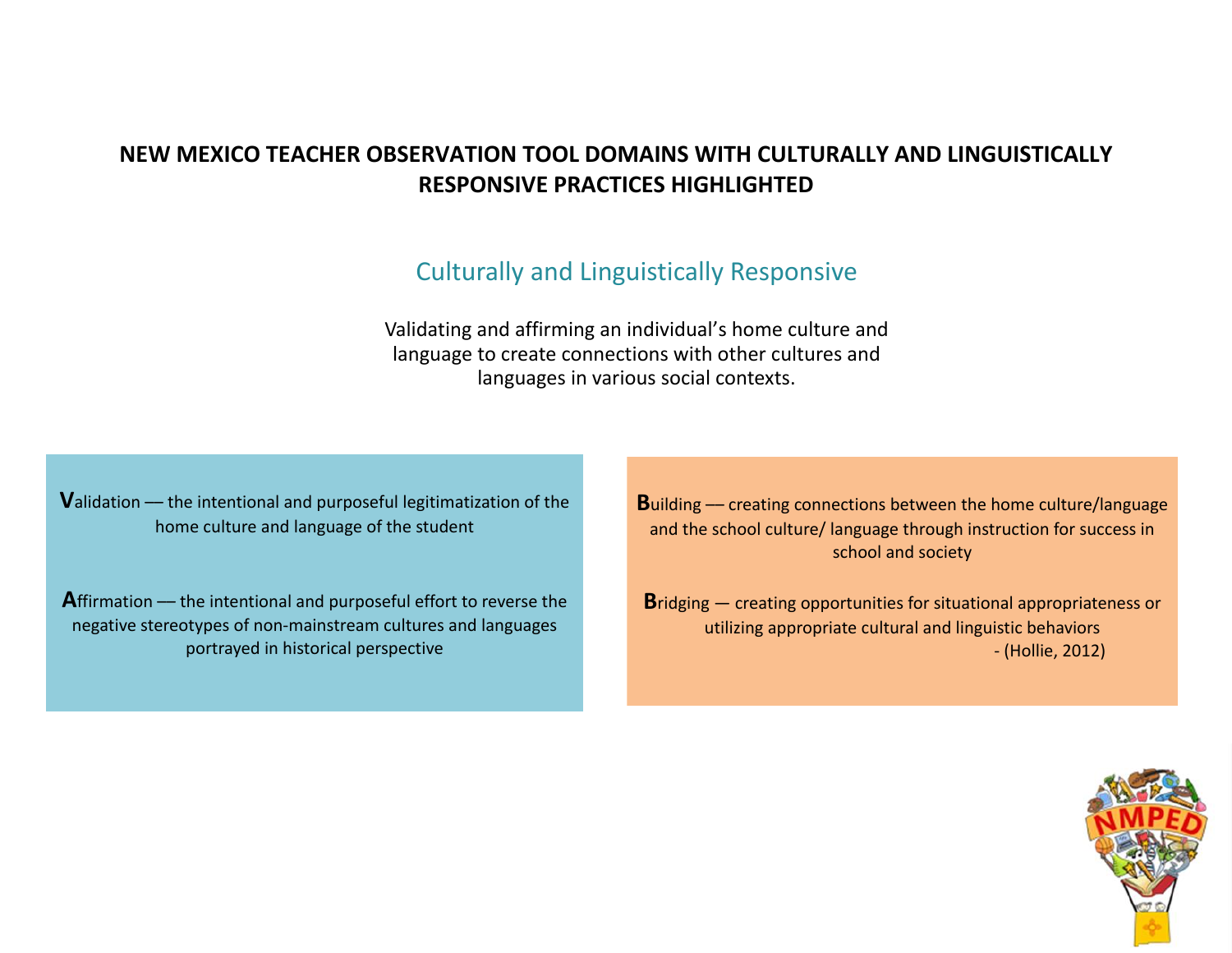

# **Element 2-A. Creating an Environment of Respect and Rapport**

An essential skill of teaching is that of managing relationships with students and ensuring that relationships among students are positive and supportive. Teachers create an environment of respect and rapport in their classrooms by the ways they interact with students and by the interactions they encourage and cultivate among students. An important aspect of respect and rapport relates to how the teacher responds to students and how students are permitted to treat one another.

**Note**: *Any reference to "all students" includes culturally and linguistically diverse students, English Learners (ELs), and Students with Disabilities (SWD).*

| <b>Not Demonstrating</b>                                                                                                                                                                              | <b>Developing</b>                                                                                                                                                                                                                                                                                                                                                                                                                                                                       | <b>Applying</b>                                                                                                                                                                                                                                                                                                              | Innovating                                                                                                                                                                                                                                                                                                                                         |
|-------------------------------------------------------------------------------------------------------------------------------------------------------------------------------------------------------|-----------------------------------------------------------------------------------------------------------------------------------------------------------------------------------------------------------------------------------------------------------------------------------------------------------------------------------------------------------------------------------------------------------------------------------------------------------------------------------------|------------------------------------------------------------------------------------------------------------------------------------------------------------------------------------------------------------------------------------------------------------------------------------------------------------------------------|----------------------------------------------------------------------------------------------------------------------------------------------------------------------------------------------------------------------------------------------------------------------------------------------------------------------------------------------------|
| Classroom interactions between the<br>teacher and students, and among<br>students are inappropriate and/or<br>insensitive to students' diverse<br>backgrounds, languages, identities,<br>and culture. | Minimal display of politeness<br>and respect.<br>Minimal support of students<br>$\bullet$<br>in managing disagreements.<br>Minimal maintenance of an<br>$\bullet$<br>environment in which<br>students' diverse<br>backgrounds, languages,<br>identities, strengths, and<br>challenges are respected.<br>Minimal display of respect<br>$\bullet$<br>and value for the languages<br>and cultures of the school's<br>diverse community through<br>classroom artifacts and<br>interactions. | <b>Exhibits politeness and</b><br>respect.<br>Supports students in<br>managing<br>disagreements.<br><b>Creates and maintains</b><br>an environment in which<br>students' diverse<br>backgrounds, languages,<br>identities, strengths, and<br>challenges are<br>respected.<br>Displays respect and<br>value for the languages | Exhibits a high degree of<br>$\bullet$<br>respect.<br>Reflects warmth and caring.<br>Reflects a high degree of<br>sensitivity to students' cultures<br>that may include purposeful<br>teacher-student or student-<br>student dialogue in multiple<br>languages.<br>Reflects a high degree of<br>sensitivity to students' levels of<br>development. |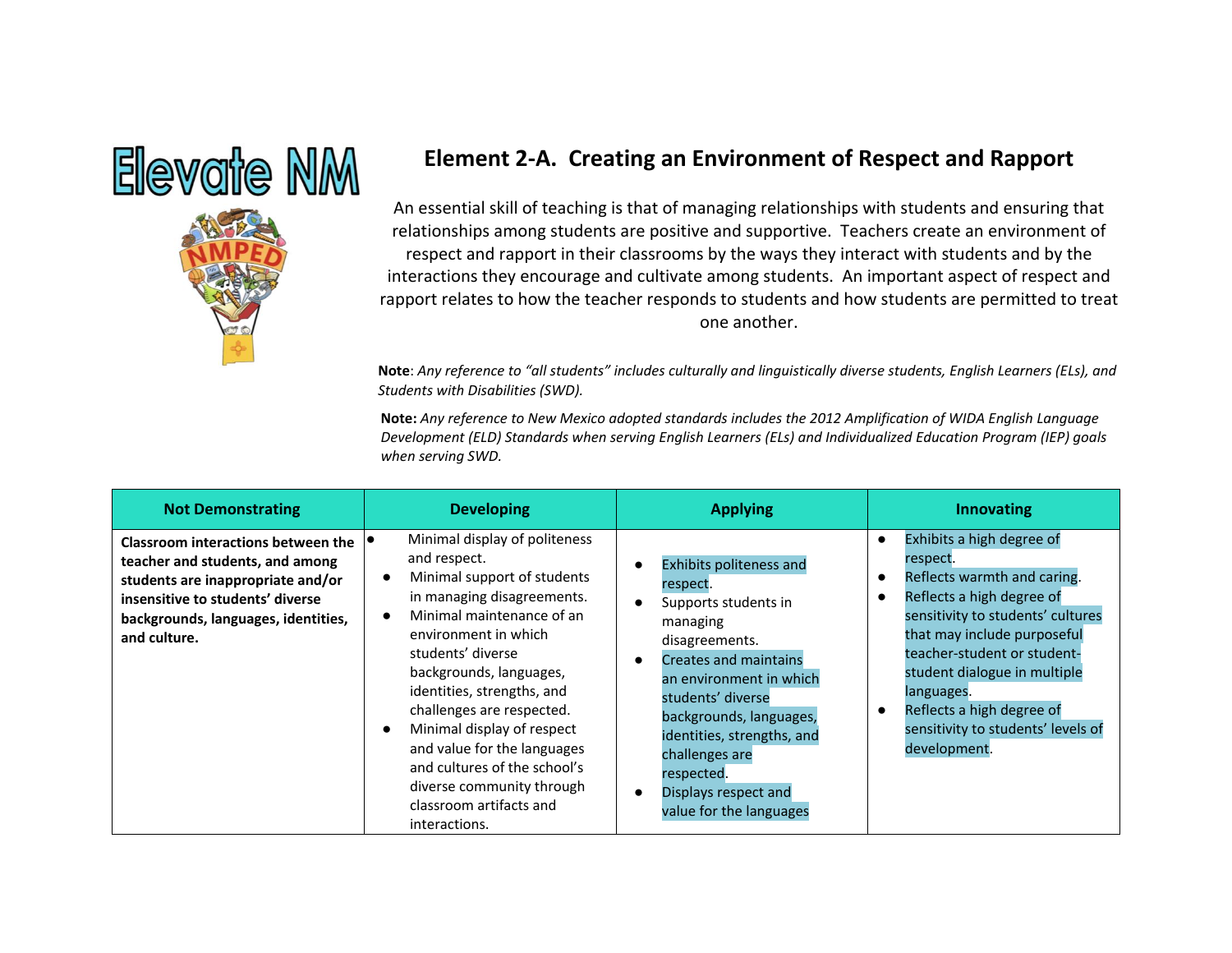|           | and cultures of the<br>school's diverse<br>community through<br>classroom artifacts and<br>interactions. |  |
|-----------|----------------------------------------------------------------------------------------------------------|--|
| Evidence: |                                                                                                          |  |

#### **Indicators include:**

- Respectful talk, active listening, and turn-taking
- Acknowledgment of students' backgrounds and lives outside the classroom
- Body language indicative of warmth and caring shown by the teacher and students
- Appropriate physical proximity
- Politeness and encouragement
- Fairness and inclusivity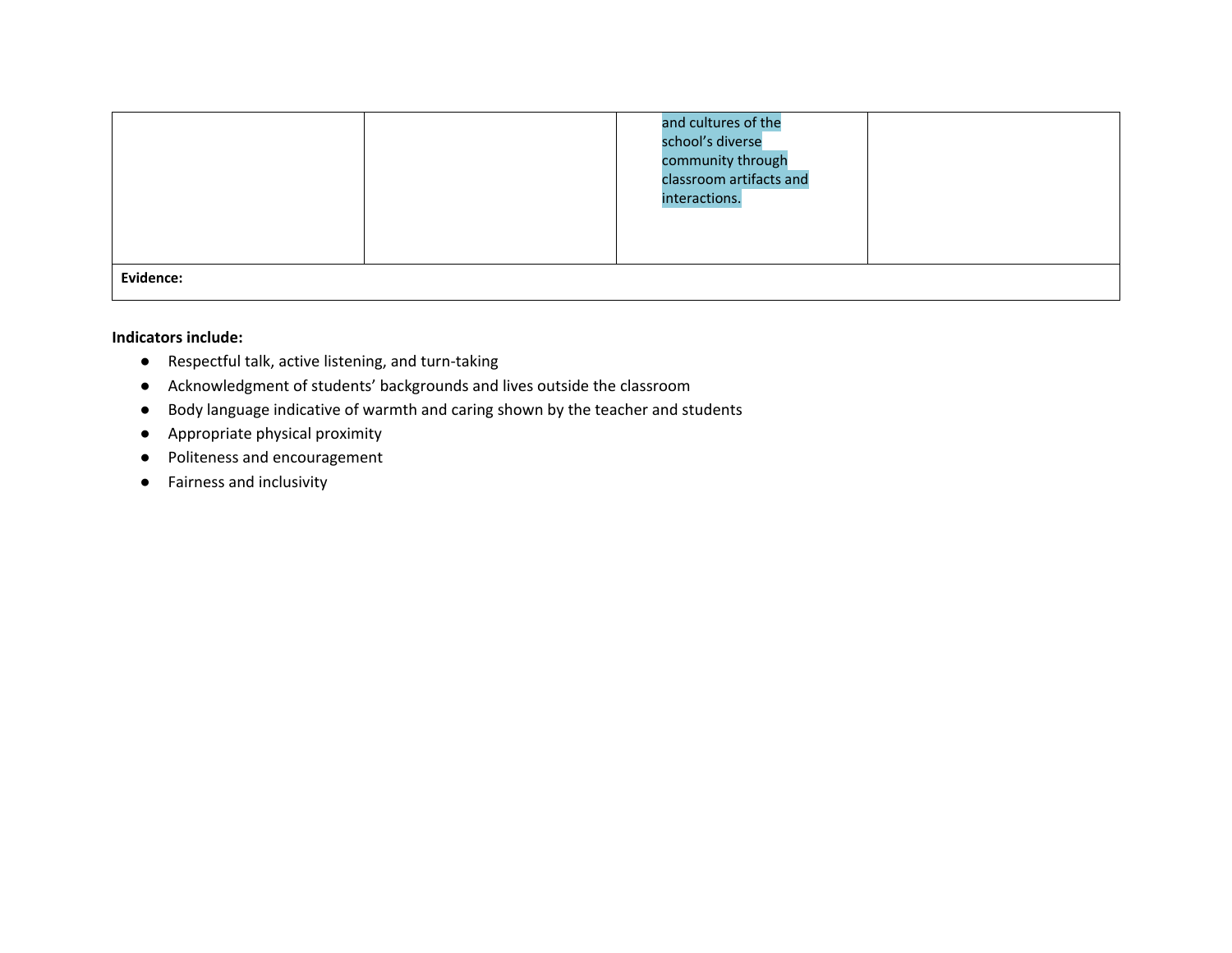

# **Element 2-B. Creating a Safe Learning Environment with Routines and Procedures**

Creates and maintains a safe and collaborative learning environment that motivates all students to take academic risks, challenge themselves, and claim ownership of their learning. Access is provided to learning materials and resources.

**Note**: *Any reference to "all students" includes culturally and linguistically diverse students, English Learners (ELs), and Students with Disabilities (SWD).*

| <b>Not Demonstrating</b>                                                                                                                                                                                                                                                                                                                                                                                                                 | <b>Developing</b>                                                                                                                                                                                                                                                                                                                                                         | <b>Applying</b>                                                                                                                                                                                                                                                                                                                                                                                                                                                                                                                                                                                     | <b>Innovating</b>                                                                                                                                                                                                                                                                                                                                                                                                                                                                                                                                |
|------------------------------------------------------------------------------------------------------------------------------------------------------------------------------------------------------------------------------------------------------------------------------------------------------------------------------------------------------------------------------------------------------------------------------------------|---------------------------------------------------------------------------------------------------------------------------------------------------------------------------------------------------------------------------------------------------------------------------------------------------------------------------------------------------------------------------|-----------------------------------------------------------------------------------------------------------------------------------------------------------------------------------------------------------------------------------------------------------------------------------------------------------------------------------------------------------------------------------------------------------------------------------------------------------------------------------------------------------------------------------------------------------------------------------------------------|--------------------------------------------------------------------------------------------------------------------------------------------------------------------------------------------------------------------------------------------------------------------------------------------------------------------------------------------------------------------------------------------------------------------------------------------------------------------------------------------------------------------------------------------------|
| Learning environment is unsafe<br>or does not support student<br>learning.<br>Uses inappropriate or<br>ineffective routines and<br>inefficient transitions.<br>Uses inappropriate or<br>ineffective responses to<br>reinforce positive behavior or<br>respond to behaviors that<br>interfere with students'<br>learning.<br>Students do not have access to<br>learning resources and/or<br>inefficient use of supplies and<br>materials. | Learning environment is safe.<br>$\bullet$<br>Routines and responses needed<br>to prevent and/or stop<br>behaviors that interfere with all<br>students' learning are used<br>inconsistently and may not be<br>developmentally appropriate.<br>Partially effective routines for<br>the transitions are utilized.<br>Learning resources are<br>accessible to most students. | Uses routines, and appropriate<br>$\bullet$<br>responses that create and<br>maintain a safe physical and<br>intellectual environment where<br>students take academic risks<br>and most behaviors that<br>interfere with learning are<br>prevented.<br>Ensures learning resources are<br>$\bullet$<br>accessible to all students.<br>The physical arrangement<br>$\bullet$<br>encourages teacher-student and<br>student-student interaction in a<br>variety of settings and student<br>groupings.<br>Learning goals, such as content<br>and language objectives, are<br>posted and easily accessible | Uses routines, and proactive<br>responses that create and<br>maintain a safe physical and<br>intellectual environment where<br>students take academic risks<br>and play an active role-<br>individually and collectively-in<br>preventing behaviors that<br>interfere with learning. Models<br>this practice and shares thinking<br>with students.<br>Learning resources are<br>accessible to use and adapt to<br>advance learning and engage<br>students at varying levels of<br>academic content including<br>English language proficiency and |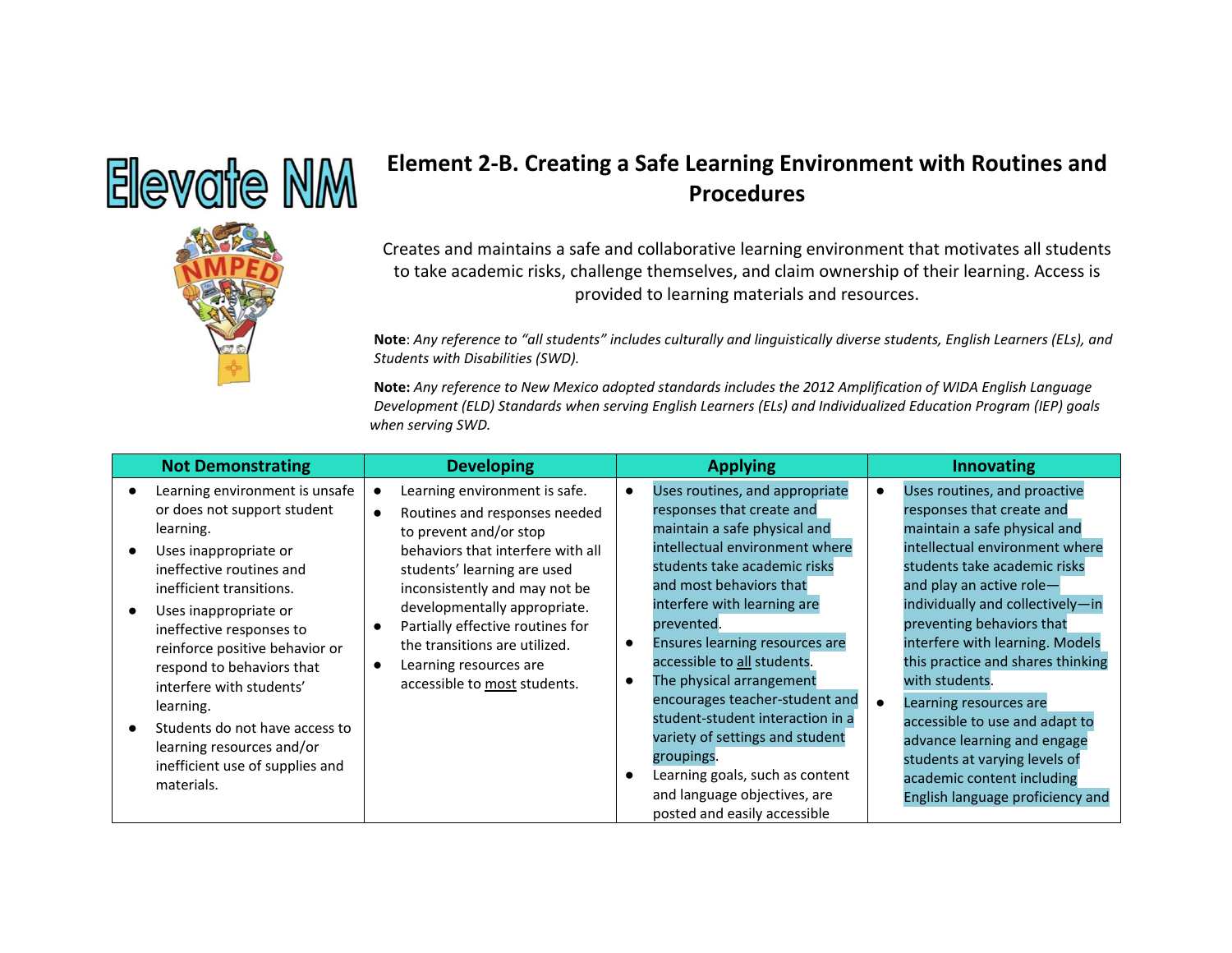|           | during the lesson for the<br>teacher and all students to<br>reference.<br>Visuals, graphics, anchor charts,<br>and technology are readily<br>accessible to enhance learning<br>opportunities.<br>Provides techniques to enhance<br>learning opportunities, such as<br>preferential seating, study | supports for students with<br>disabilities.<br>Students internalize daily<br>routines.<br>Students taking the initiative<br>and contributing to the seamless<br>operation of the classroom,<br>well-organized transitions, and<br>classroom procedures, including<br>those that pertain to |
|-----------|---------------------------------------------------------------------------------------------------------------------------------------------------------------------------------------------------------------------------------------------------------------------------------------------------|--------------------------------------------------------------------------------------------------------------------------------------------------------------------------------------------------------------------------------------------------------------------------------------------|
|           |                                                                                                                                                                                                                                                                                                   |                                                                                                                                                                                                                                                                                            |
|           | carrels, quiet areas, etc.                                                                                                                                                                                                                                                                        | developmentally appropriate                                                                                                                                                                                                                                                                |
|           |                                                                                                                                                                                                                                                                                                   | cooperative learning activities.                                                                                                                                                                                                                                                           |
| Evidence: |                                                                                                                                                                                                                                                                                                   |                                                                                                                                                                                                                                                                                            |

#### **Indicators include:**

- Pleasant, inviting atmosphere
- Safe environment
- Accessibility for all students including the posting of learning and language goals
- Furniture arrangement suitable for the learning activities and supports the student to student collaboration
- Effective use of physical resources, including computer technology, by both teacher and students
- The smooth functioning of all routines
- Little or no loss of instructional time (smooth and efficient transitions)
- Students playing an important role in carrying out the routines
- Students knowing what to do, where to move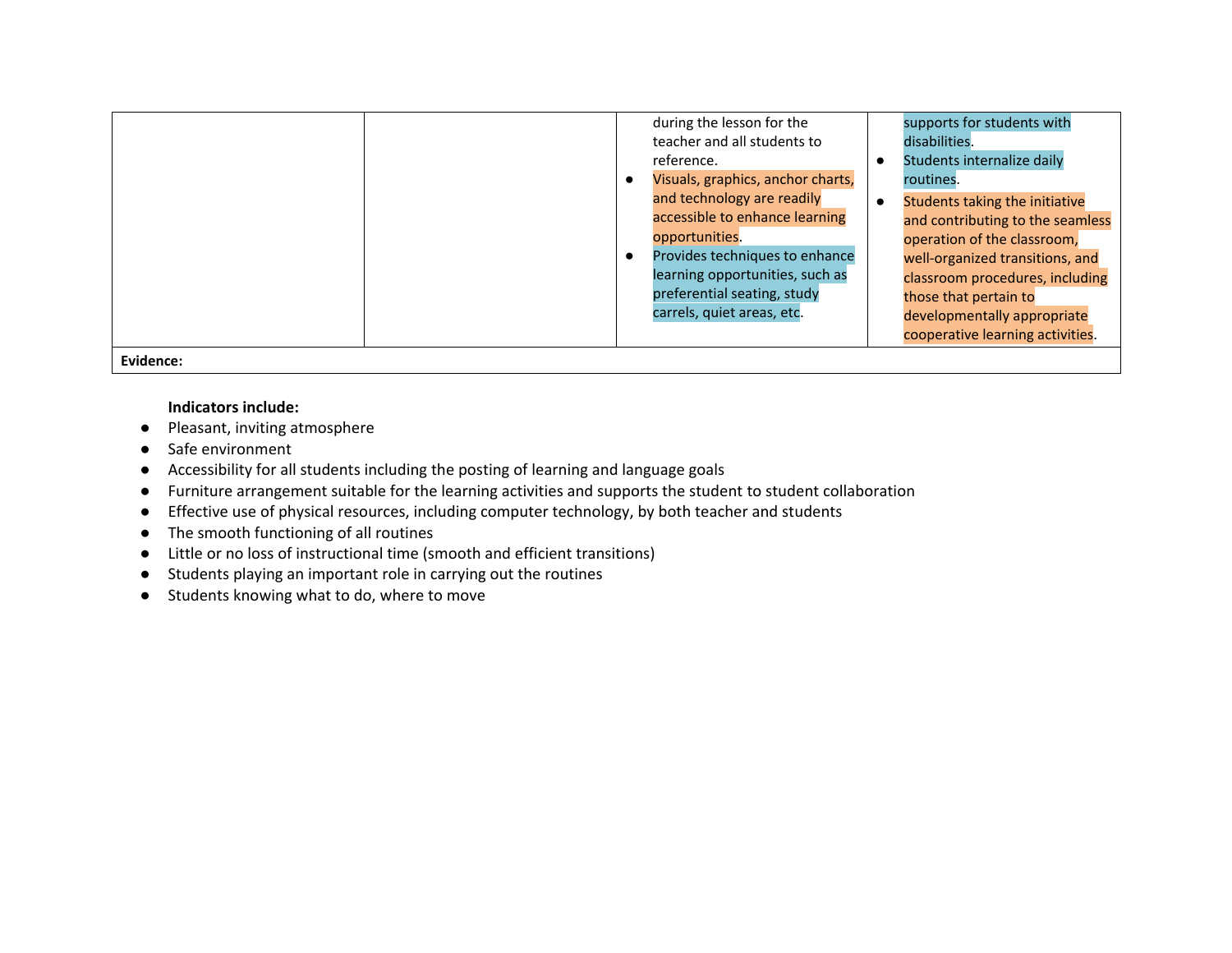# Elevate NM



# **Element 2-C. Establishing a Culture for Learning**

Uses instructional practices that reflect high expectations regarding content and quality of effort and work; engage all students; and are personalized to accommodate diverse learning styles, needs, interests, and levels of readiness.

**Note**: *Any reference to "all students" includes culturally and linguistically diverse students, English Learners (ELs), and Students with Disabilities (SWD).*

| <b>Not Demonstrating</b>                                                                                                                                                                                                                                                                                                                                                                                                           | <b>Developing</b>                                                                                                                                                                                                                                                                                                                                                                                                                                                                                                                                                | <b>Applying</b>                                                                                                                                                                                                                                                                                                                                                                                                                                                                                                                                                                                         | <b>Innovating</b>                                                                                                                                                                                                                                                                                                                                                                                                                                                                                                                                                             |
|------------------------------------------------------------------------------------------------------------------------------------------------------------------------------------------------------------------------------------------------------------------------------------------------------------------------------------------------------------------------------------------------------------------------------------|------------------------------------------------------------------------------------------------------------------------------------------------------------------------------------------------------------------------------------------------------------------------------------------------------------------------------------------------------------------------------------------------------------------------------------------------------------------------------------------------------------------------------------------------------------------|---------------------------------------------------------------------------------------------------------------------------------------------------------------------------------------------------------------------------------------------------------------------------------------------------------------------------------------------------------------------------------------------------------------------------------------------------------------------------------------------------------------------------------------------------------------------------------------------------------|-------------------------------------------------------------------------------------------------------------------------------------------------------------------------------------------------------------------------------------------------------------------------------------------------------------------------------------------------------------------------------------------------------------------------------------------------------------------------------------------------------------------------------------------------------------------------------|
| Low expectations for student<br>achievement and engagement.<br>Uses limited and/or<br>inappropriate practices to<br>accommodate differences.<br>Makes little effort to teach<br>relationship and communication<br>skills or facilitate student work<br>in groups, or such attempts are<br>ineffective.<br>Directs all learning experiences,<br>providing few, if any,<br>opportunities for students to<br>engage with the content. | Modest expectations for<br>$\bullet$<br>student achievement.<br>Students and teacher only<br>$\bullet$<br>"going through the motions."<br>Teaches some relationship and<br>$\bullet$<br>communication skills by<br>providing some opportunities<br>for students to work in groups.<br>Creates some learning<br>experiences that guide students<br>to identify needs, ask for<br>support, problem-solve, and<br>challenge themselves to take<br>academic risks.<br>Some student commitment to<br>О<br>the subject and demonstration<br>of pride in their efforts. | High expectations for all<br>$\bullet$<br>students.<br>Norms and participant<br>$\bullet$<br>structures that are established<br>with significant interaction by,<br>and among, all peers, such as<br>flexible student groups, student<br>presentations, and structured<br>student dialogue.<br>Supports all students to hold<br>$\bullet$<br>themselves to high standards of<br>performance through<br>instruction, including addressing<br>foundational skills, as per the<br>IEP goals.<br>Authentic and relevant use of<br>$\bullet$<br>research-based strategies to<br>enhance the understanding of | High levels of enthusiasm for<br>$\bullet$<br>the subject by teacher and<br>students is evidenced by<br>student engagement.<br>Students seek out support and<br>initiate improvements to their<br>efforts (may vary depending on<br>the student group population,<br>e.g., ID, ED).<br>Students being encouraged to<br>reflect on their personal<br>learning and growth.<br>Students regularly seek out their<br>peers as resources.<br>Routinely supports all students<br>to identify strengths, interests,<br>and needs; set and pursue<br>learning and language goals; ask |
|                                                                                                                                                                                                                                                                                                                                                                                                                                    |                                                                                                                                                                                                                                                                                                                                                                                                                                                                                                                                                                  | content and increase student<br>engagement with the related<br>academic vocabulary.                                                                                                                                                                                                                                                                                                                                                                                                                                                                                                                     | for support when appropriate;<br>take academic risks; problem-                                                                                                                                                                                                                                                                                                                                                                                                                                                                                                                |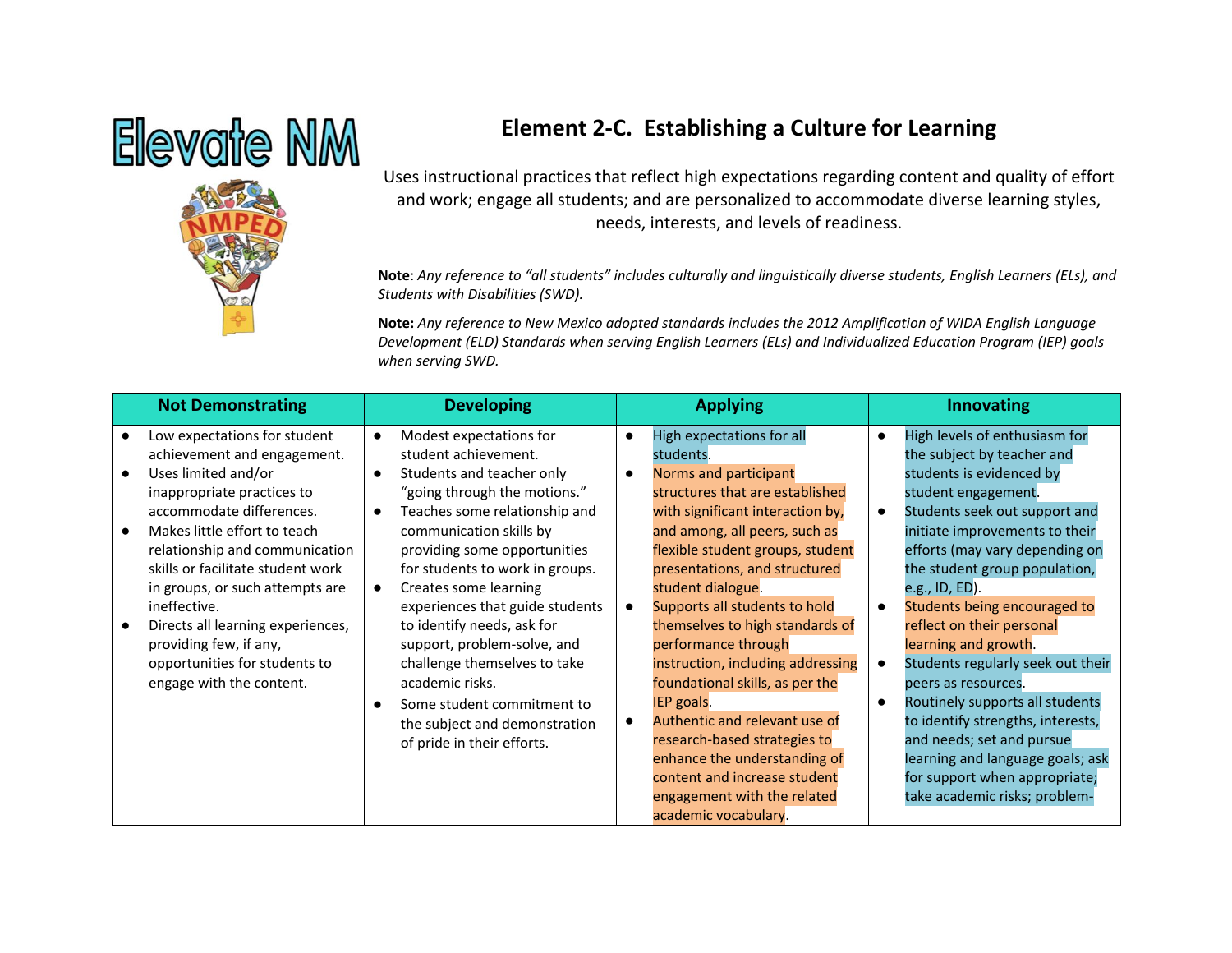|           | $\bullet$<br>$\bullet$ | Student commitment to the<br>subject and demonstration of<br>pride in their efforts.<br>Provides opportunities for<br>students to learn in groups with<br>diverse peers and facilitates<br>meaningful academic discourse<br>by developing individual<br>student's relationship and<br>communication skills.<br>Often creates learning<br>experiences that guide students<br>to identify their strengths,<br>interests, and needs; problem-<br>solve; ask for support when<br>appropriate; take academic<br>risks, and challenge themselves<br>to learn.<br>The tone is inclusive of cultural<br>and linguistic differences. | solve; challenge themselves, and<br>monitor their own progress.<br>The tone is set by the students<br>$\bullet$<br>and is inclusive of cultural and<br>linguistic differences. |
|-----------|------------------------|-----------------------------------------------------------------------------------------------------------------------------------------------------------------------------------------------------------------------------------------------------------------------------------------------------------------------------------------------------------------------------------------------------------------------------------------------------------------------------------------------------------------------------------------------------------------------------------------------------------------------------|--------------------------------------------------------------------------------------------------------------------------------------------------------------------------------|
| Evidence: |                        |                                                                                                                                                                                                                                                                                                                                                                                                                                                                                                                                                                                                                             |                                                                                                                                                                                |

### **Indicators include:**

- Belief in the value of what is being learned
- High expectations, supported through both verbal and nonverbal behaviors, for both learning and participation
- The expectation of high-quality work by the teacher and internalized by the student
- Expectation and recognition of effort and persistence on the part of the students
- High expectations for expression and work products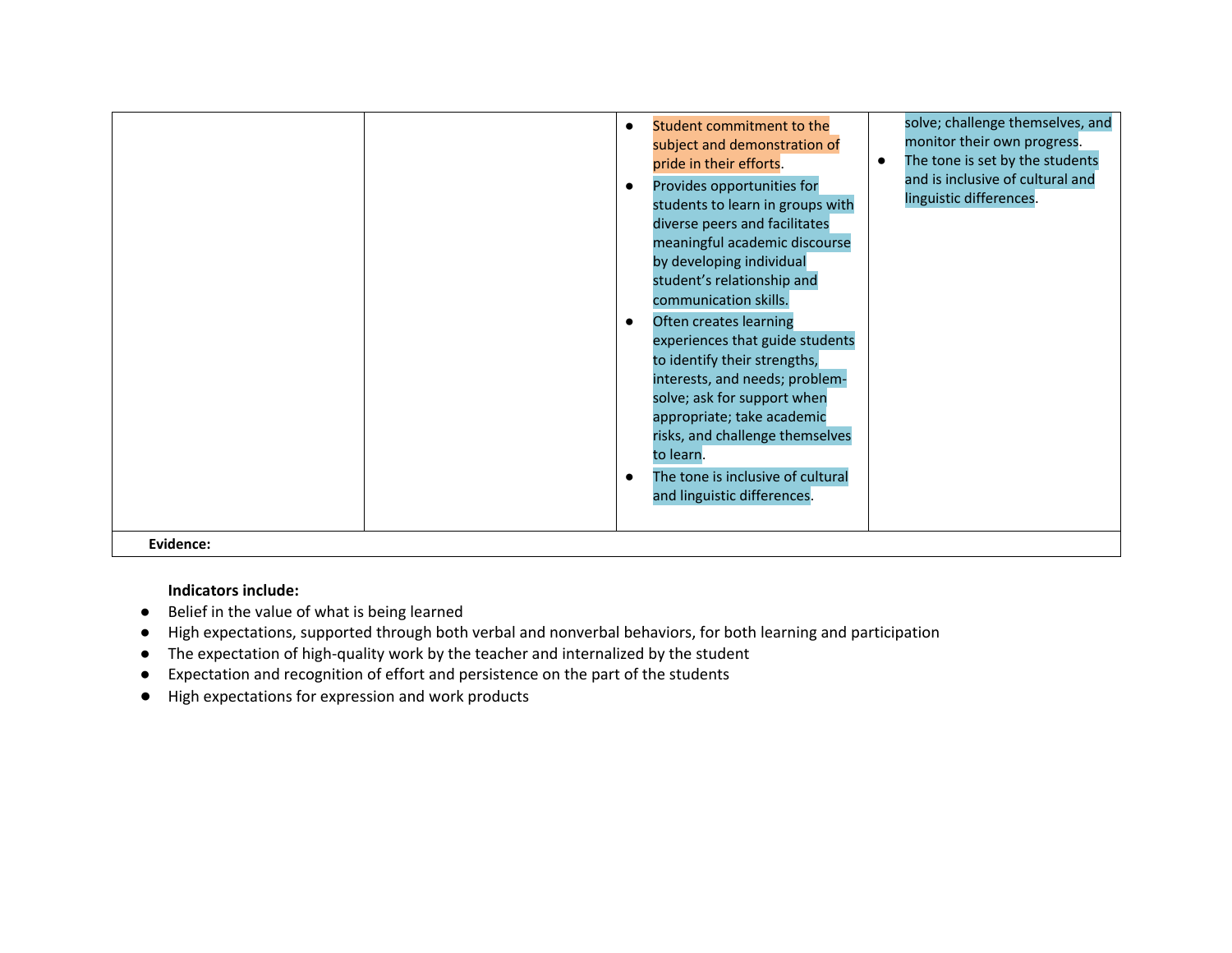## **Element 2-D. Managing Student Behavior**



The teacher utilizes a skill-building approach that strengthens the foundation of social skills for all students. Teaches behavioral expectations and acknowledges students for following them.

**Note**: *Any reference to "all students" includes culturally and linguistically diverse students, English Learners (ELs), and Students with Disabilities (SWD).*

| <b>Not Demonstrating</b>                                                                                                                                                                                                                                                                                                                                                                                       | <b>Developing</b>                                                                                                                                                                                                                                                              | <b>Applying</b>                                                                                                                                                                                                                                                                                                                                                                                                                                                                                                                                                                                              | <b>Innovating</b>                                                                                                                                                                                                                                                                                                                                                                                                                                                                                                         |
|----------------------------------------------------------------------------------------------------------------------------------------------------------------------------------------------------------------------------------------------------------------------------------------------------------------------------------------------------------------------------------------------------------------|--------------------------------------------------------------------------------------------------------------------------------------------------------------------------------------------------------------------------------------------------------------------------------|--------------------------------------------------------------------------------------------------------------------------------------------------------------------------------------------------------------------------------------------------------------------------------------------------------------------------------------------------------------------------------------------------------------------------------------------------------------------------------------------------------------------------------------------------------------------------------------------------------------|---------------------------------------------------------------------------------------------------------------------------------------------------------------------------------------------------------------------------------------------------------------------------------------------------------------------------------------------------------------------------------------------------------------------------------------------------------------------------------------------------------------------------|
| Lack of a plan for student<br>behavior or classroom<br>management.<br>Little or no teacher monitoring<br>of student behavior.<br>Responses to student<br>misbehavior lack respect for<br>student cultural and/or<br>language differences.<br>Lack of awareness, or no<br>implementation of the student<br>functional behavioral<br>assessment (FBA) or behavior<br>intervention plan (BIP) when<br>applicable. | Some evidence of a student<br>$\bullet$<br>behavior management plan but<br>not consistently implemented.<br>Inconsistent response to<br>student behavior (positive or<br>negative).<br>Unsuccessful implementation of<br>the student's FBA/BIP<br>strategies, when applicable. | Evidence of a student behavior<br>$\bullet$<br>management plan with<br>students' knowledge of their<br>roles.<br>An atmosphere conducive to<br>$\bullet$<br>learning with a focus on student<br>self-discipline, respect for the<br>rights of others, and<br>cooperation.<br>Communication and modeling<br>$\bullet$<br>of said expectations for all<br>students.<br>Responses to student behavior<br>$\bullet$<br>are consistent, respect student's<br>dignity, sensitive to cultural and<br>linguistic differences, and are in<br>accordance with the student's<br>FBA/BIP strategies, when<br>applicable. | Allowing student ownership and<br>creating opportunities for<br>students to lead the<br>implementation of the student<br>behavior management plan.<br>Evidence of students'<br>$\bullet$<br>participation in setting conduct<br>standards and monitoring their<br>own behavior.<br>Responds with sensitivity to the<br>individual needs of all students<br>including those with diverse<br>linguistic and cultural<br>backgrounds and identities<br>while ensuring the FBA/BIP are<br>being followed, when<br>applicable. |